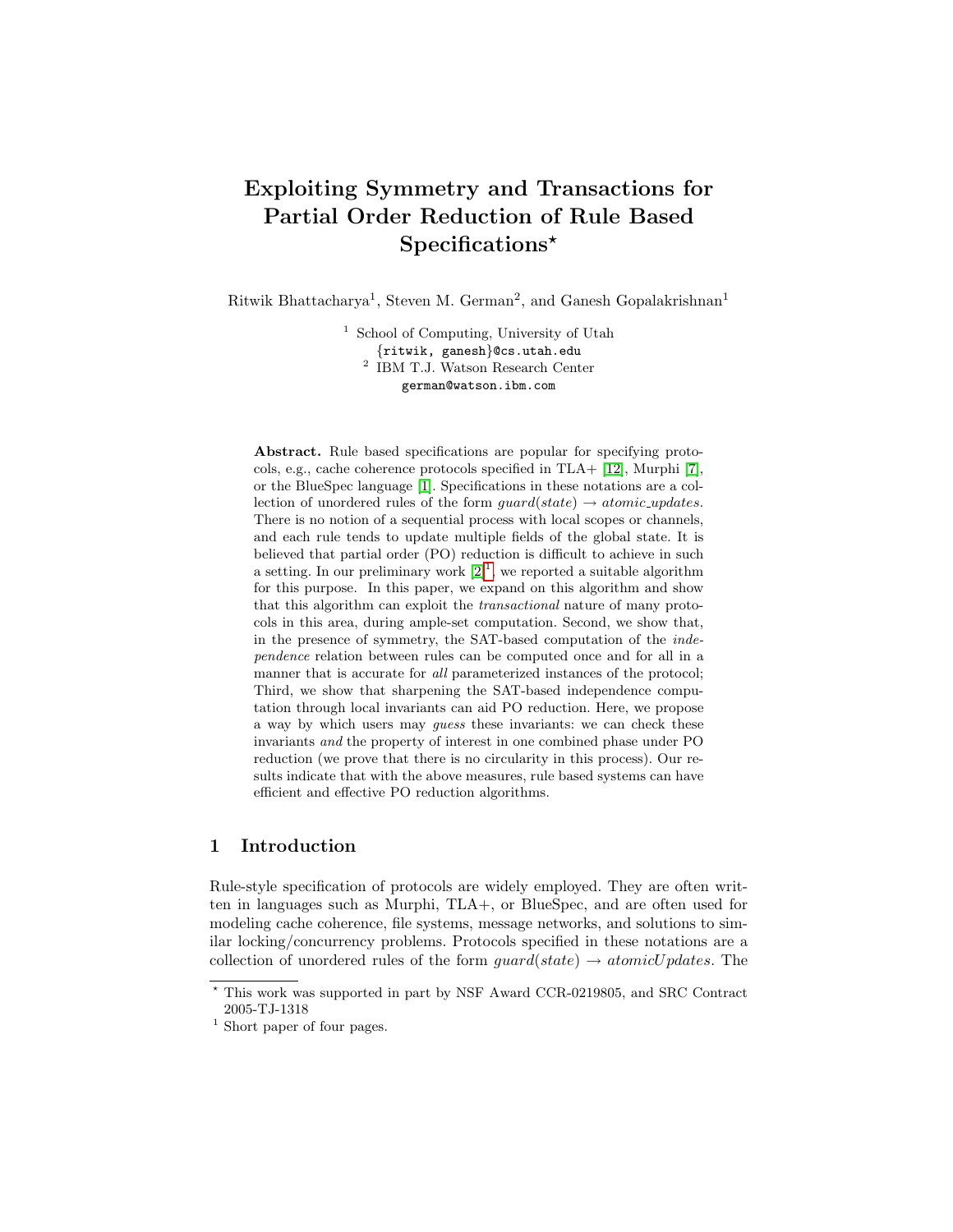state of systems modeled in such notations can be a global aggregate datatype such as a record of arrays of simpler types or other records. There is no notion of a sequential process with local scopes or FIFO channels<sup>[2](#page-1-0)</sup>, and each rule tends to update multiple fields of the global state. Such specifications are natural to write for domains such as cache coherency, where designers try to have a declarative approach to modeling using an unordered collection of rules (they would often think as follows: "under condition X, emit the set of actions Y.") Hardware systems often have massive amounts of concurrency. It is natural to view this concurrency in terms of collections of rules, where many rules may update the same part of the global state space. In contrast, it can be difficult and unnatural to partition a model of a hightly concurrent hardware system into a small number of interacting processes having disjoint local state. Such unordered collection of rules are often automatically compiled into the underlying cache coherency engine [\[1\]](#page-16-2); from this perspective, the unordered and declarative nature of the rules leads to concurrent hardware that can be modularly understood.

SAT based independence computation, exploiting local invariants: Given all this, however, it is clear that one of the main weapons to combat state explosion of these protocol models during enumerative model checking—namely partial order reduction (PO reduction or POR)—becomes difficult to realize. For example, consider the two guard::action pairs below:

- 1.  $((i >= 0) :: a[i + 1] := True)$
- 2.  $((i \leq 0) :: a[i + 2] := False)$

A syntax-based PO reduction approach (such as used in SPIN) would classify rules 1 and 2, which both access the same array variable, as dependent. Our symbolic simulation based approach would, on the other hand, determine that the rules are independent, since in all states where both rules are enabled, the rules access different indices of the array a. In particular, our independence computation based on SAT will, as most used definitions of independence require (e.g.,  $[6, \text{Chapter 10}]$  $[6, \text{Chapter 10}]$ ), (i) start the system from a general symbolic state s (all states are broken into the individual bits), (ii) pick a pair of rules  $r_1$  and  $r_2$ , (iii) determine whether, whenever  $r_1$  and  $r_2$  are enabled in s, firing one rule leaves the other enabled, and (iv) determine whether  $r_1(r_2(s)) = r_2(r_1(s))$ . All this is performed using SAT. For example, the last step is realized by seeing whether  $r_1(r_2(s)) \neq r_2(r_1(s))$  can be satisfied.

Obviously, doing this analysis starting from a general starting state can result in pessimal independence information. Later we show how local invariants can help sharpen the analysis to states that contain reachable states but exclude certain unreachable states. One of our main results is that the kinds of invariants that tend to give sharp results regarding invariants are not those that we are

<span id="page-1-0"></span><sup>2</sup> While FIFO channels are convenient for modeling, and help obtain the benefits of PO reduction, (i) rule based languages we know about do not support channels, and (ii) designers often want something other than any one of the standard varieties of

channels such as FIFO, sorted, lossy, etc.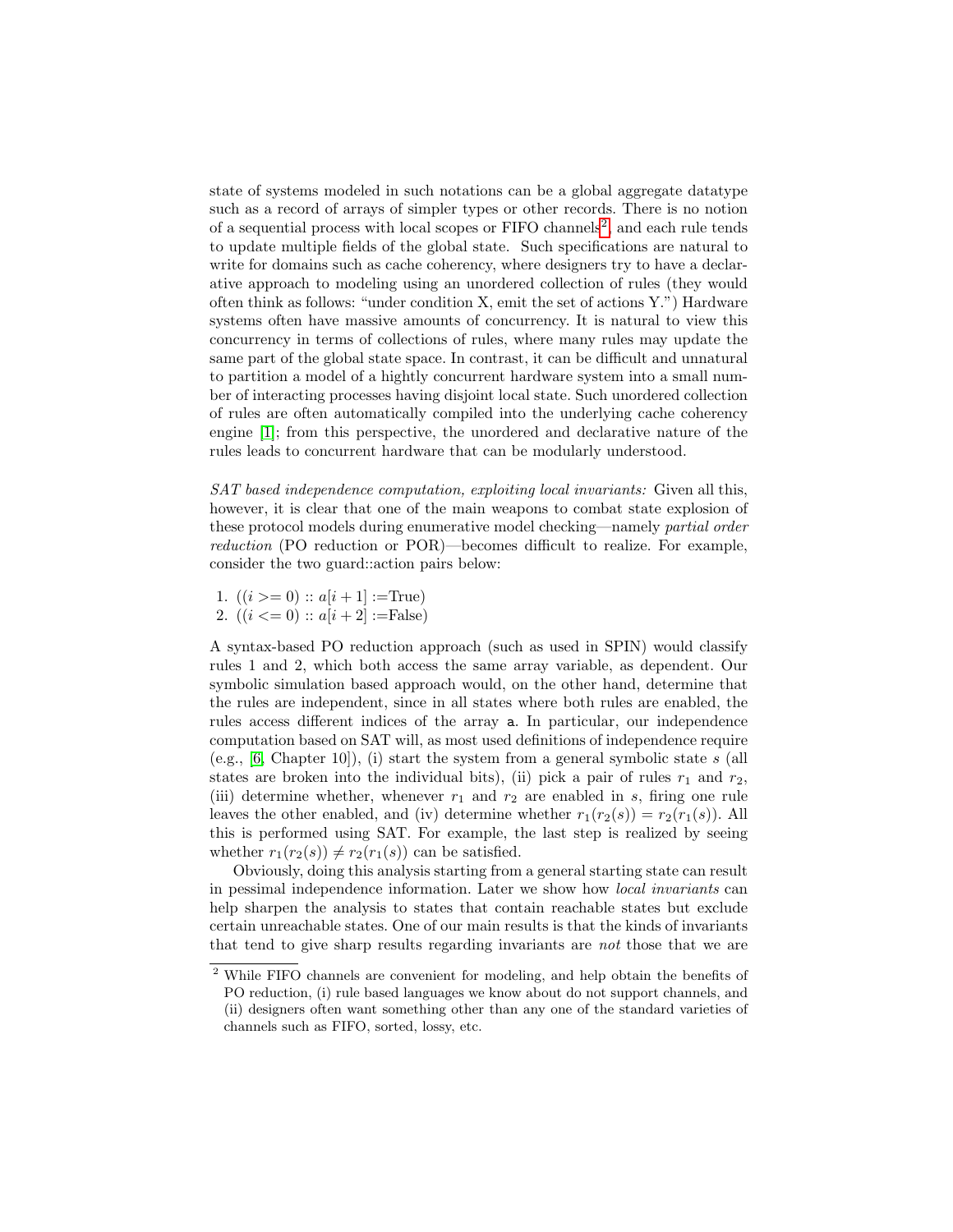proving at the top level (e.g., cache coherence), but those that (i) provide some information about which rules might follow which other rules, and (ii) those that tend to capture relationships between variables that the protocol writer tends to use. More specifically, we observe from the available list of benchmark protocols written by others that one often employs more variables than necessary in a protocol for modeling convenience. Our observation is that often it is necessary to pin down relationships that might exist between these variables. In any case, once a local invariant  $g_1$  is obtained, a rule such as  $g \to action$  is strengthened into  $g \land g_1 \to action$ . We show that such strengthened rules yield a better (larger) independence relation.

Clearly, we do not wish that the solving the problem of POR lead to another problem, namely that of invariant discovery! Here, we have found a less painful approach. We show a method by which designers can (i) guess these invariants (even if they are incorrect, we will be safe, as we show below), (ii) perform the independence check with respect to modified rules of the form  $g \wedge g_1 \rightarrow action$ , but (iv) while performing model checking using our POR algorithm (that of course enjoys the benefit of the larger independence relation), be checking not merely *original property* but actually *original property*  $\wedge$   $(g \Rightarrow g_1)$ . If there are more guards than one strengthened in this way, for each such  $g$  and its strengthening  $g_i$ , we would have the conjunct  $g \Rightarrow g_i$  in the top-level property being verified. This way, if any of the  $g_i$  excludes a state that g includes, it will be detected while verifying the modified property that includes  $g \Rightarrow g_i$ .

Symmetry and Carry-over of Independence Computation: We observe that many of the protocol descriptions in languages such as Murphi employ scalarsets[\[11\]](#page-16-5). Furthermore, the variables that are of type scalar set participate in ruleset constructs inside protocols. For example, if a cache coherence protocol has N nodes, it is quite likely that there is a ruleset collectively modeling each node's behavior. In the Murphi model checker, rulesets defined over scalar set parameters are handled as follows: (i) the user picks a number  $(e.g. 4)$  for the size parameter of the rule set, (ii) the model-checker creates four copies of the rules, and (iii) while model checking, these four rules are non-deterministically fired in all possible ways (this is necessary, as each rule instance may be, for example, modeling the behavior of a different caching node), (iv) after each state is generated, Murphi's symmetry algorithm performs state canonicalization [\[11\]](#page-16-5), thus generating representative states out of each.

Our approach to exploit the scalarset symmetry is as follows: (i) we demonstrate that under certain conditions, we can, for the purposes of SAT-based independence computation, analyze an instance of size  $N$  but model-check an instance  $M > N$ . This way, the number of rules analyzed as well as the data structures involved in the analysis (e.g., if the data structure sizes were determined by  $N$ ) would be much smaller. (ii) later, the user may model-check an instance  $M$  that is much bigger than  $N$ , because currently parameterized proofs are hard to obtain and the designer takes the approach of flushing out bugs in as high an instance as they can. However, in model checking the M-sized instance,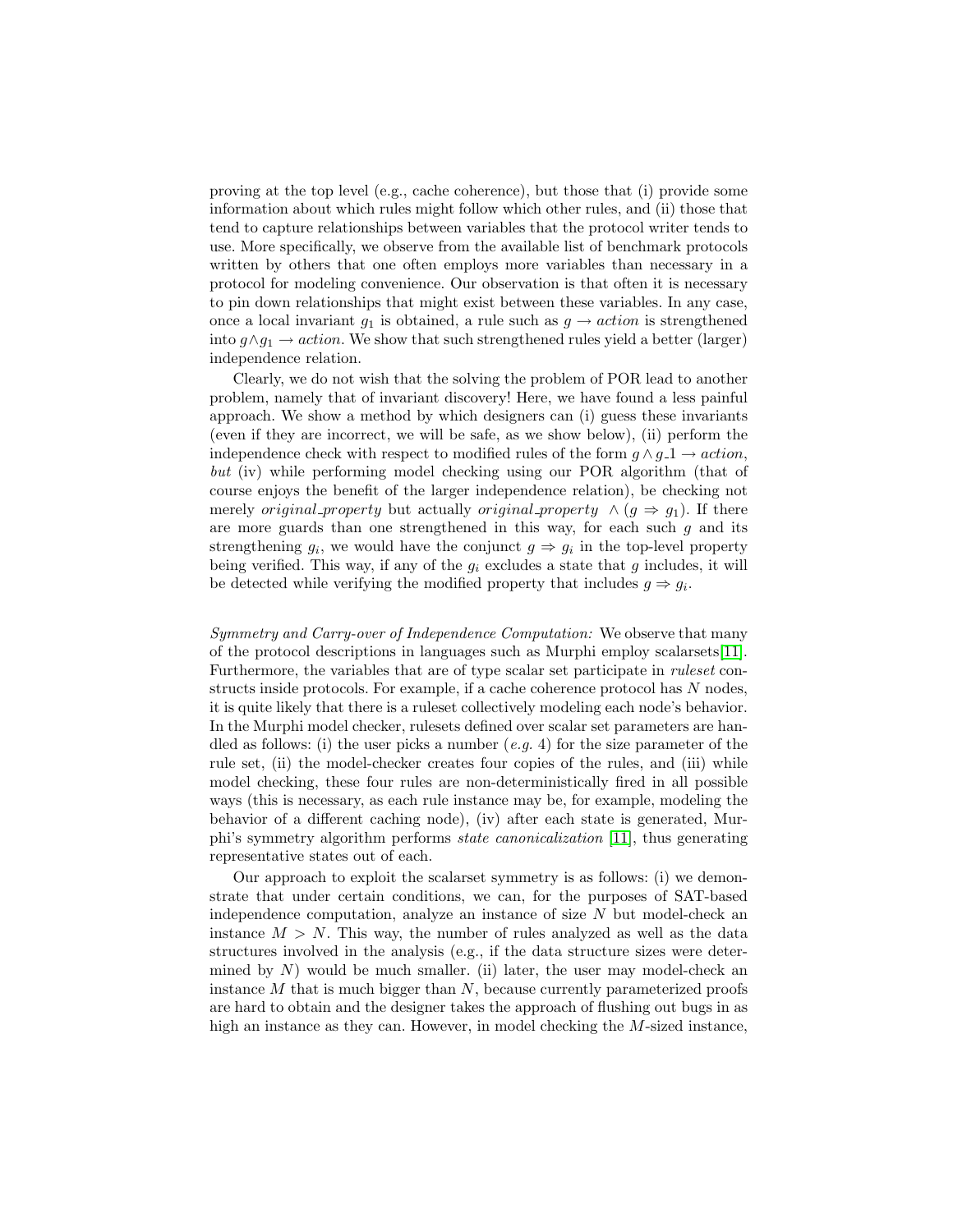the user can employ the same independence matrix as calculated on the basis of an N-sized instance.

Ample Set Computation Exploiting Transactions: In ample set based POR algorithms (e.g., [\[6,](#page-16-4) Chapter 10]), computing the independence relation is only part of the story; ample set formation is a run-time activity where independence comes into play. Ample sets are minimal (subject to certain sufficient conditions) subsets of the set of enabled transitions at a state, and act as a locally optimal heuristic to maximize global state space reduction. Naturally, smaller ample sets are preferred over larger ones. In our approach, ample sets are computed by picking a seed transition and performing a least-fixed-point computation based on the dependence relation. We then check to ensure that the set thus obtained satisfies the sufficient conditions  $CO - C3[6, Chapter 10]$  $CO - C3[6, Chapter 10]$  $CO - C3[6, Chapter 10]$  (see Appendix [A\)](#page-15-0). Picking the seed transition turns out to be an important factor in forming small ample sets, and we have discovered that the transactional nature of many of the systems modeled using the rule-based paradigm allows for a particularly effective choice of the seed transition. These transactional systems often operate in fairly sequential phases of requests, intermediate processing, and grants. Thus, detecting the phase of the transaction in progress allows us to pick, as seed transitions, transitions that will take the current transaction forward, in effect delaying the "scheduling" of new transactions as long as possible. The sequential nature of transactions means that only a very few (often just one) transitions are enabled at any given point in the transaction, resulting in small ample sets.

Roadmap: Section [2](#page-3-0) goes over the notations and definitions. In Section [3,](#page-5-0) we introduce the notion of exploiting scalarset symmetry, and how it can be used to extrapolate independence results for parameterized systems. We also state and prove our main theorem regarding this result. Section [4](#page-9-0) discusses the use of transactions to form more effective ample sets, and Section [5](#page-10-0) proposes a novel technique called guard strengthening to soundly refine rule-based systems to achieve higher independence between transitions. Section [6](#page-11-0) discusses experiments and results. Related work and conclusions are in Section [7.](#page-15-1)

# <span id="page-3-0"></span>2 Background, Notations and Definitions

A labeled finite state transition system  $\mathcal F$  is a 5-tuple  $\langle S, T, I, P, L \rangle$  where S is a finite set of *states*,  $T$  is a finite set of deterministic *transitions*, such that every  $t \in T$  is a partial function  $t : S \mapsto S, I \subseteq S$  is the set of initial states, P is a set of atomic propositions, and  $L : S \mapsto 2^P$  labels each state with a set of propositions that are true in the state. A labeled path of a finite state system is an infinite sequence starting with a state and then alternating transitions and states,

$$
s_0, t_0, s_1, t_1, s_2, t_2, \ldots,
$$

where  $\forall i \geq 0 : t_i(s_i) = s_{i+1}$ . The length of a path is the number of states in the path. A labeled path is called a labeled run if it starts with a state in  $I$ . For any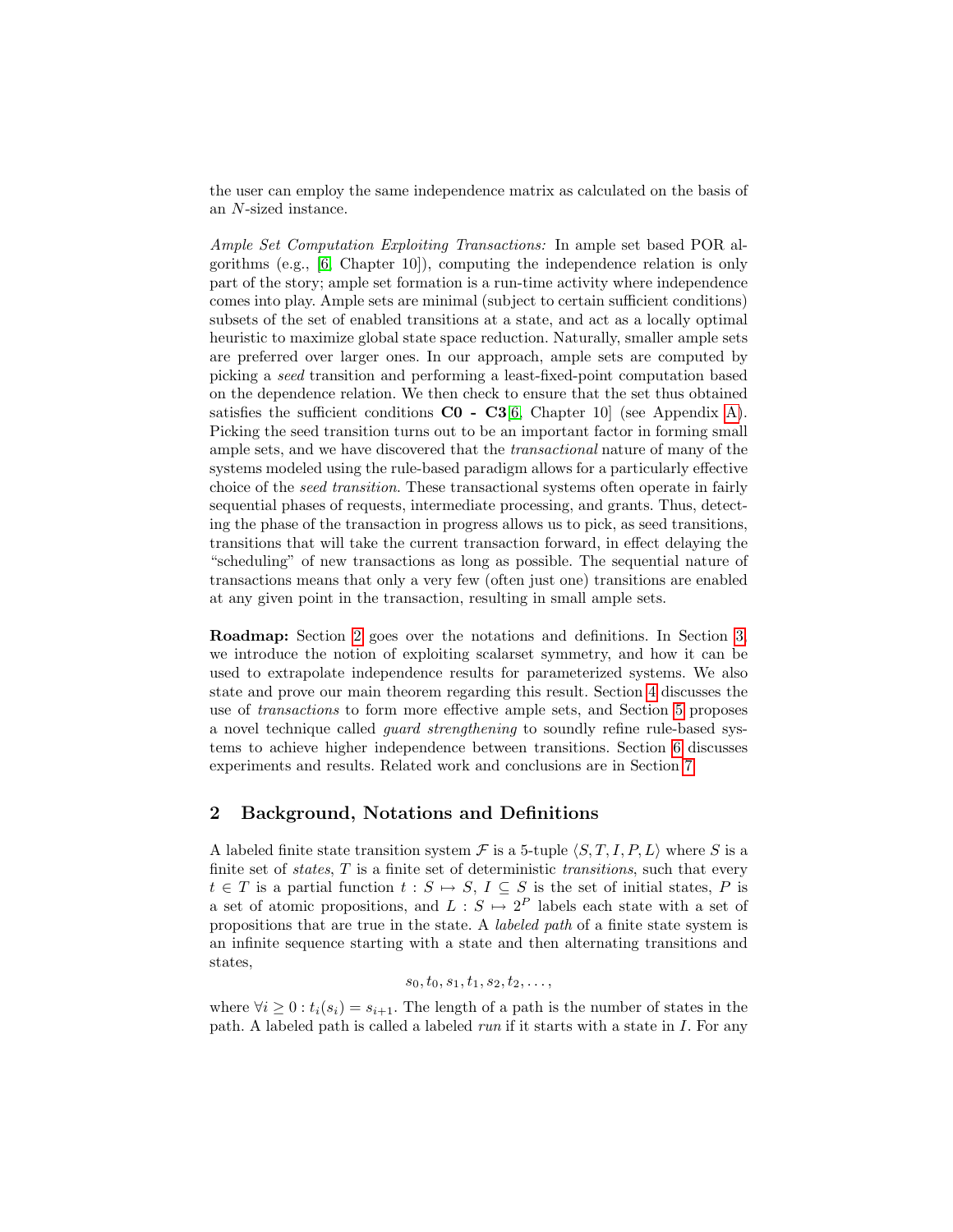labeled path p of a system, we define the predicate  $\mathbf{before}(p, t_1, t_2)$  to be true when  $t_1$  occurs before the earliest occurrence of  $t_2$  in p, or  $t_2$  does not occur in p. Let the set of all labelled paths of a finite state system be  $P$ . The *restriction* of P with respect to a state s, written  $\mathcal{P}_{|s}$ , is the set of all labelled paths in  $P$  starting from the state s. A transition t is said to be enabled at a state s if  $\exists s' \in S : t(s) = s'$ . We define the predicate  $en(s, t)$  that is true exactly when t is enabled at s. We also define the predicate **enabled** $(s) = \{t \in T \mid \mathbf{en}(s, t)\}.$ Two transitions  $t_1$  and  $t_2$  are *independent* iff the following conditions hold:

 $-$  Enabledness(En): ∀s ∈ S : en(s, t<sub>1</sub>) ∧ en(s, t<sub>2</sub>)  $\Rightarrow$  en(t<sub>1</sub>(s), t<sub>2</sub>) ∧ en(t<sub>2</sub>(s), t<sub>1</sub>) *– Commutativity*(Co):  $\forall s \in S$  : **en**(s, t<sub>1</sub>) ∧ **en**(s, t<sub>2</sub>)  $\Rightarrow$  t<sub>1</sub>(t<sub>2</sub>(s)) = t<sub>2</sub>(t<sub>1</sub>(s))

We define the predicate  $\text{ind}(t_1, t_2)$ , that is true exactly when  $t_1$  and  $t_2$  are independent, and  $\text{dep}(t_1, t_2) = \text{ind}(t_1, t_2)$ . A property  $\pi$  of a system is a formula in next-time free LTL (LTL<sub>-X</sub>), such that the set of propositions in the logic is P. For any property  $\pi$ , we define  $\mathbf{props}(\pi) \in 2^P$  as the set of propositions occurring in  $\pi$ . A transition t is *invisible* with respect to a property  $\pi$ , written as  $\mathbf{inv}_{\pi}(t)$ , iff:

$$
\forall s_1, s_2 \in S : t(s_1) = s_2 \Rightarrow L(s_1) \cap \text{props}(\pi) = L(s_2) \cap \text{props}(\pi)
$$

Our POR algorithm proceeds in two phases, static and dynamic. In the static phase, the dependence matrix is computed, which records the dep relation (and writes it out into a file for use by the dynamic phase of the POR). Computing dep is achieved by symbolically simulating every pair of transitions as described earlier<sup>[3](#page-4-0)</sup>. The POeM (Partial Order enabled Murphi) tool that implements these ideas takes the code fragments defining the guards and actions, and transforms them into equivalent Lisp S-expressions. These are then combined to form Sexpressions representing the enabledness and commutativity relations. We do this over the entire syntax of Murphi, handling loops (by unrolling), and procedures and functions (by in-lining). Each rule of a ruleset is turned not into  $N$  separate rules, but just two rules, one called primary and the other called alternate. In a sense these two "fictitious" rules represent all pairwise combinations of the rules that we might otherwise analyze. Then, in our independence analysis, we only perform the following analyses: (i) whether primary is independent of primary, and (ii) whether *primary* is independent of *alternate*. This technique is motivated and further explained in Section [3.](#page-5-0)

In the dynamic phase of POR, ample sets are constructed as illustrated in Figure [1,](#page-5-1) during a depth first traversal. We pick an arbitrary enabled transition called seed  $4$  and form an ample set around it, as follows. We first obtain the

<span id="page-4-0"></span><sup>&</sup>lt;sup>3</sup> In practice, we use conservative approximations when dealing with parameterized transitions, to save on the number of SAT calls, using the notions of primary and alternate.

<span id="page-4-1"></span><sup>4</sup> Later in Section [4,](#page-9-0) we discuss how these seed transitions are picked according to the weighing scheme described earlier. Also the words 'transition' and 'rule' are synonymous.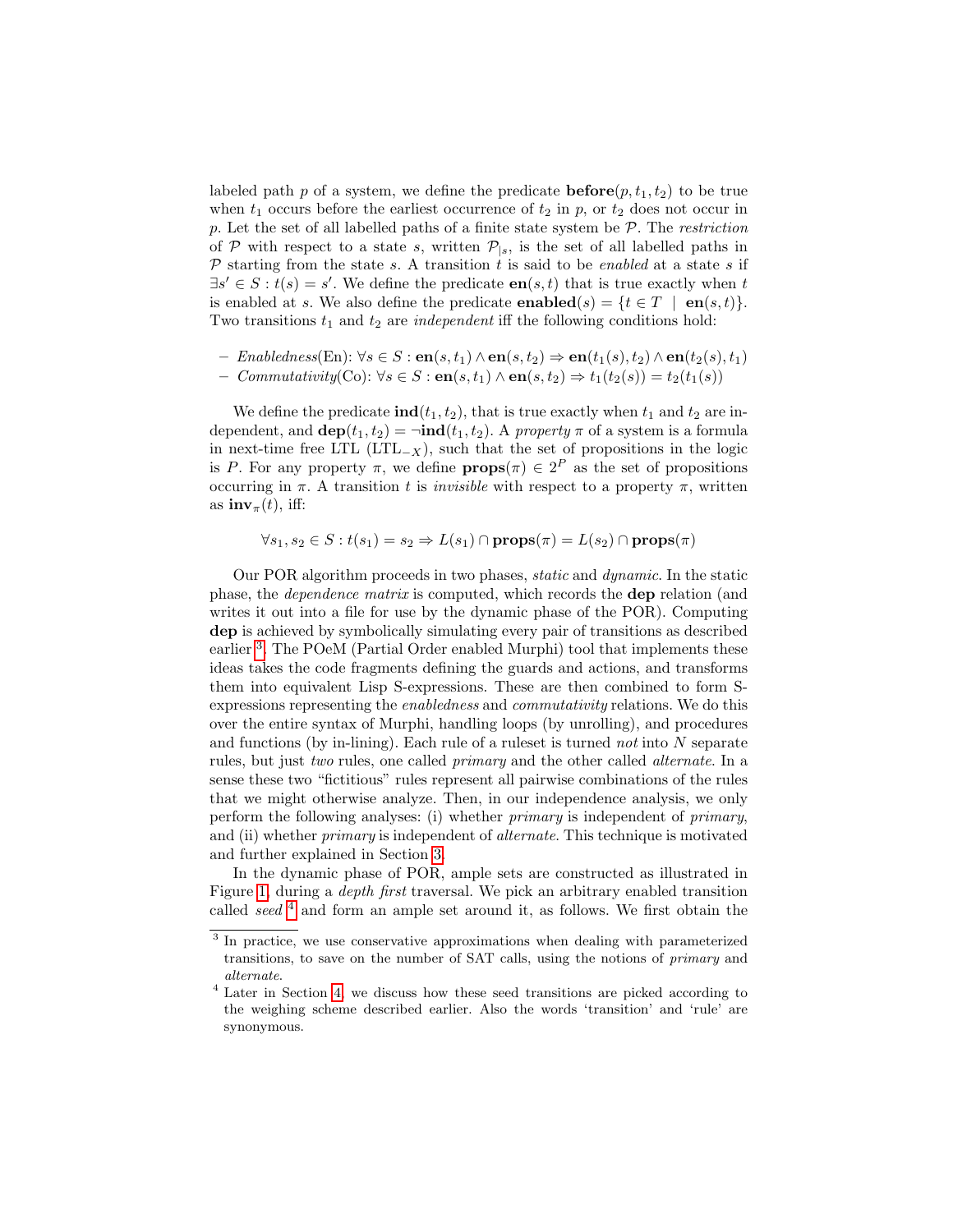

Fig. 1. Ample set computation in POeM

<span id="page-5-1"></span>dependency closure of all transitions that are dependent on seed. Now we are left with *enabled independent* transitions, and *disabled dependents* (clearly, another possible category, namely disabled independent transitions are completely inconsequential for ample-set formation). We have to ensure (as condition C1 of [\[6,](#page-16-4) Chapter 10] requires) that there is no transition in the unreduced state graph such that one of these disabled dependent transitions could fire before one of the transitions in the current ample set. This could easily happen if one of the enabled independent transitions could fire and "wake up" one of the disabled dependent transitions. We have experimented with two schemes, the second of which gives better performance:

- Approach 1: If the *disabled dependent* set is empty, then the ample set is the dependency closure set (thus it leaves out the enabled independent transitions), else all enabled transitions are in ample.
- Approach 2: If there are any *disabled dependent* transitions, ensure that they can fire only as a result of any one of the transitions in the dependency closure set firing (thus precluding that they may occur before one of the ample set transitions). This information can be computed and stored in the static phase of the POR algorithm, thus avoiding a run-time cost.

We do have implementations of the other checks, namely C0, C2, and C3, as [\[6\]](#page-16-4) requires. In particular, for the C3 condition which avoids ignoring, we have an implementation that implements an on-the-fly in-stack check. Details of these checks are omitted.

## <span id="page-5-0"></span>3 Computing Independence for Parametric Systems

A Murphi system description is considered to be parameterized if the state variables and transitions are indexed over one or more parameters. In this paper, we only consider parameterized systems with one parameter. In the absence of a general method for verification of parameterized systems, it is common to verify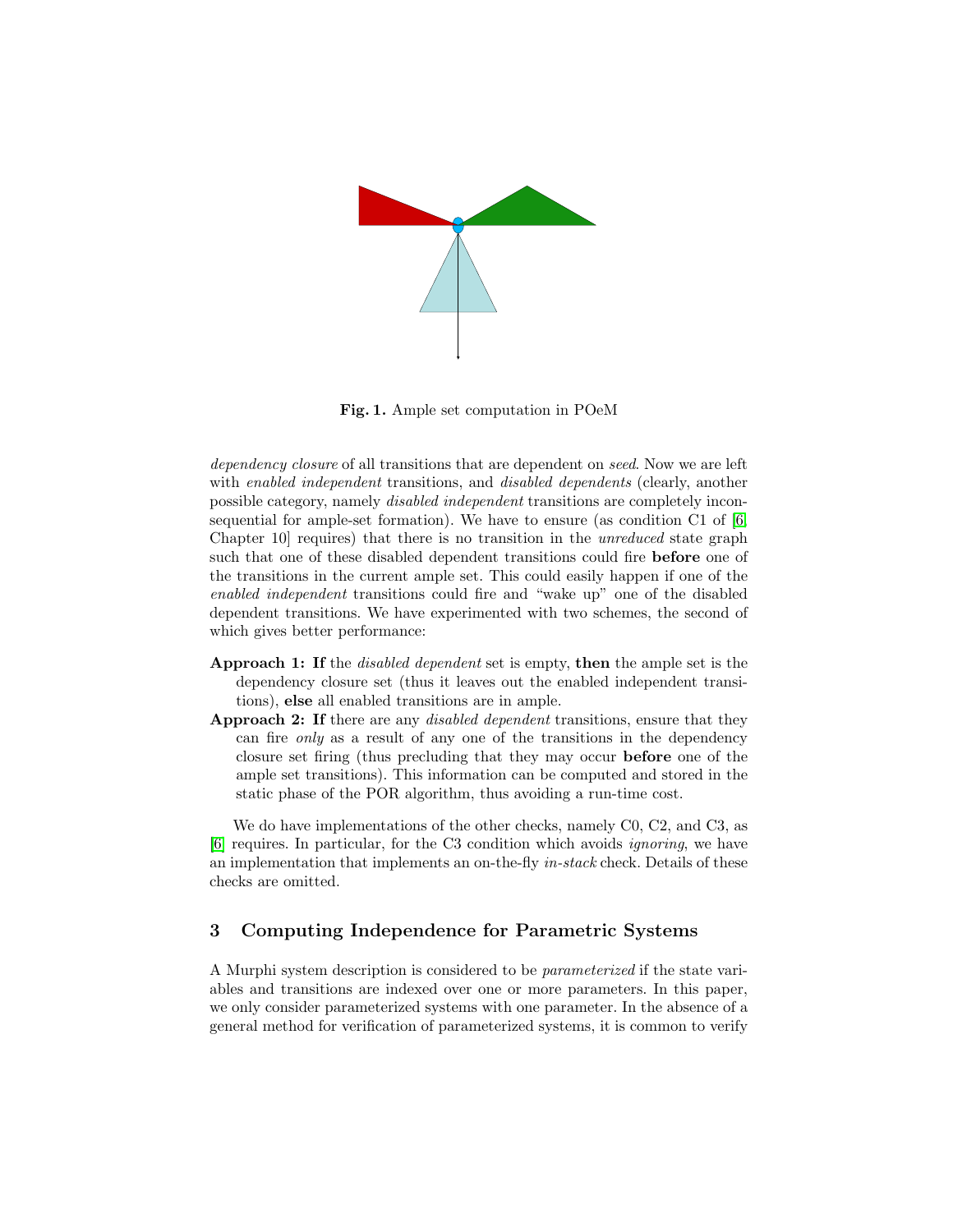```
CONST
  num_clients : 3;
TYPE
  message : enum{empty, req_shared, req_exclusive,
                invalidate, invalidate_ack,
                grant_shared, grant_exclusive};
  cache_state : enum{invalid, shared, exclusive};
  client: scalarset(num_clients);
VAR
  channel1: array[client] of message;
  cache: array[client] of cache_state;
RULESET cl: client do
  RULE "client requests shared access"
    cache[cl] = invalid & channel1[cl] = empty =>BEGIN channel1[cl] := req_shared END;
  RULE "client requests exclusive access"
    (cache[c] = invalid | cache[c] = shared)& channel1[cl] = empty ==>
    BEGIN channel1[cl] := req_exclusive END;
END;
```
<span id="page-6-0"></span>Fig. 2. A simple parameterized Murphi system outline

a system for multiple instances of the parameter. However, realistic system sizes increase greatly with an increase in parameter size, and so does the complexity of computing the independence relation. We show that for such parameterized systems, it is sufficient to compute the independence relation for a small parameter size. Model checking can be performed for higher parameter sizes using this independence relation.

As a simple example, consider the Murphi system outline of Figure [2.](#page-6-0) This is an extract from the parameterized German protocol, and shows the two transitions responsible for making new requests for access to a cache line, in either the shared or exclusive mode. The parameter of this system is the number of clients, represented by num\_clients. The first thing to note is that there are actually multiple instances of each transition (rule) in the system, for any value of num\_clients. In this case, there are 3 instances of each rule, corresponding to the range of the variable cl. Theoretically, therefore, we need to check 9 pairs of rules for dependence (each of the 3 instances of the first rule against each of the 3 instances of the second rule). However, as we show in [\[4\]](#page-16-6), it suffices to check a pair where the indices have the same value, and a pair where they have different values, and conservatively extrapolate the results to all pairs. So in the given system, we might choose to check rule  $1[c1 \leftarrow 1]^{5}$  $1[c1 \leftarrow 1]^{5}$  $1[c1 \leftarrow 1]^{5}$  against rule  $2[c1 \leftarrow 1]$ (a pair with the same index value), and rule  $1[c1 \leftarrow 1]$  against rule  $2[c1 \leftarrow 2]$ (a pair with different index values).

<span id="page-6-1"></span> $^5$  the instance of the first rule with  ${\tt cl}$  set to  $1$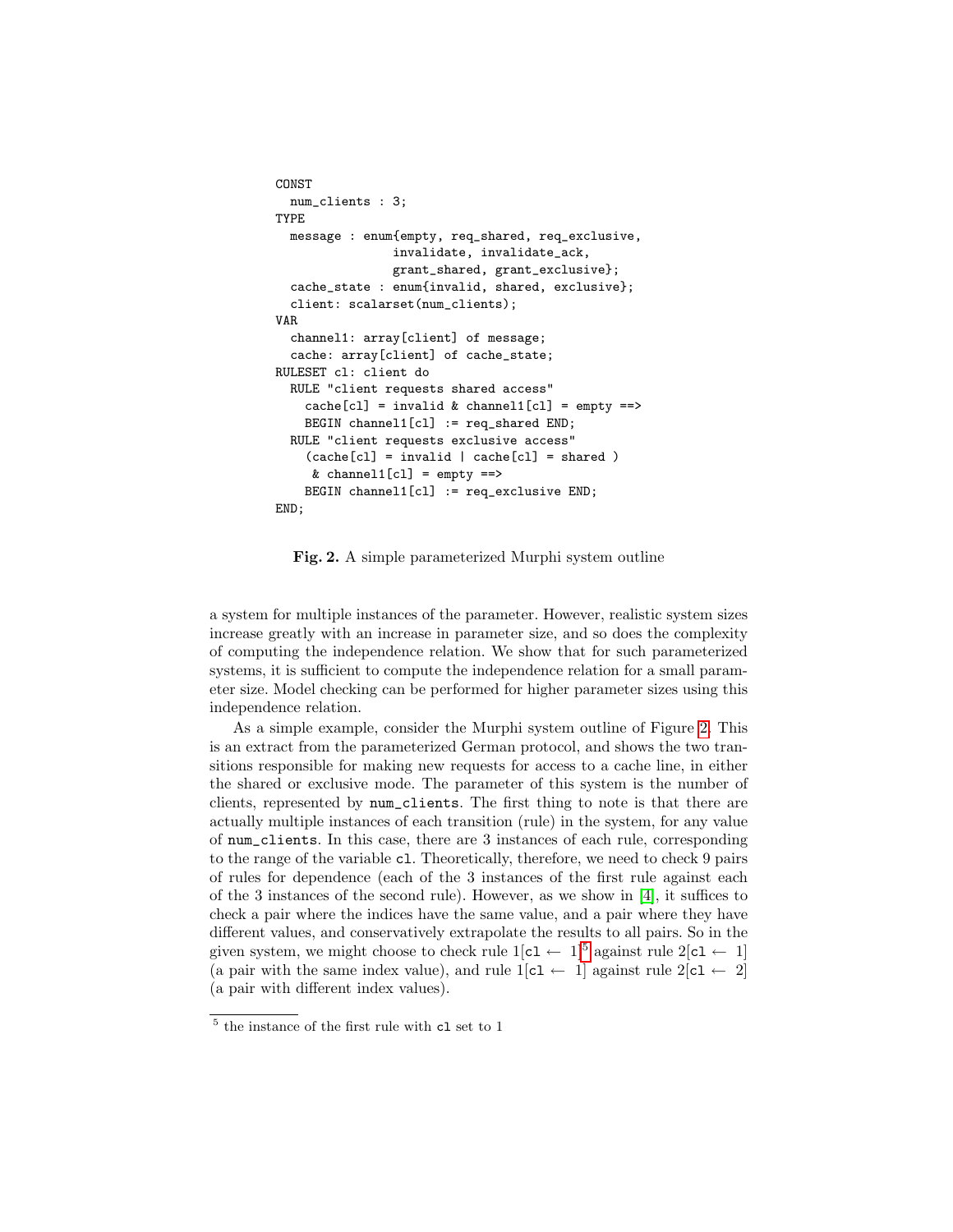What does the truth of the above checks for one value of  $num\_clients$  tell us about the truth of the corresponding checks for a different value of num\_clients? Consider first the case of the two rules with the same value for the ruleset parameter cl. Obviously, these two rules are dependent, for they pass neither the enabledness check nor the commutativity check. This is because they are essentially requests from the same node, and therefore each request disables the other. In this case, it would not make any difference what the range of the index variable cl was, since the rules do not count the range in any manner, and only refer to state variables that are directly indexed over cl, which we have already instantiated to a particular value. Therefore, for these particular rules, it is sufficient to check independence for a particular instance, to be able to conclude that for every instance of the parameterized system, instantiations of these rules with the same index value will never be independent. Now consider the case of the two rules with different values for the parameter cl. In this case, the rules involve entirely disjoint sets of state variables, and hence the rules are independent. However, this is true as long as the values of cl are different for the two rules, irrespective of what particular values they are. Therefore, here too, it is sufficient to check independence for one instance, and infer independence for all instances.

In the following sections, we develop a framework for describing independence among rules of parameterized systems, and show that under certain assumptions, independence of rules is indeed unaffected by parameter size. Section [3.1](#page-7-0) introduces the notation and definitions used, and in Section [3.2](#page-8-0) we state and prove the main theorem that relates independence of rules across different instances of a parameterized system.

#### <span id="page-7-0"></span>3.1 Notations and Definitions

A parameterized Murphi specification can be described in terms of a first order language over the set of variables of the specification. Following Pnueli *et al's* notion of *bounded data systems* [\[14\]](#page-16-7), we partition the set of variables into three broad classes, as follows:

- $-V_1 = \{x_1, x_2, \dots x_a\}$  where  $x_i$  is interpreted over  $\mathbb{B}$ , the boolean domain, and  $a \in \mathbb{N}$ , the set of natural numbers.
- $-V_2 = \{y_1, y_2, \ldots, y_b\}$  where each  $y_i$  is a *scalarset* variable interpreted over the integer subrange  $[1 \dots N]$ , and  $b \in \mathbb{N}$ .
- $-V_3 = \{ar_1, ar_2, \dots ar_c\}$  where each  $ar_i$  is an array with index type  $[1 \dots N]$ , each array's cell type is interpreted over  $\mathbb{B}$ , and  $c \in \mathbb{N}$ .

The terms of the language are the boolean constants True and False, variables of type  $V_1$  or  $V_2$ , and array references of the form  $ar_i[y_j]$ , where  $y_j \in V_2$ . The valid atomic formulas of our language are partitioned into the set of ordinary atomic formulas  $\mathcal O$  and quantified atomic formulas  $\mathcal Q$ , where:  $\mathcal O$  =  ${x_i \mid x_i \in V_1} \cup \{ar_i[y_j] \mid ar_i \in V_3, y_j \in V_2\} \cup \{y_i = y_j \mid y_i, y_j \in V_2\}$ , and  $\mathcal{Q} = \{ \forall x . a r_i[x] \mid ar_i \in \mathcal{V}_3, 1 \leq x \leq N \} \cup \{ \forall x . \neg ar_i[x] \mid ar_i \in \mathcal{V}_3, 1 \leq x \leq N \}$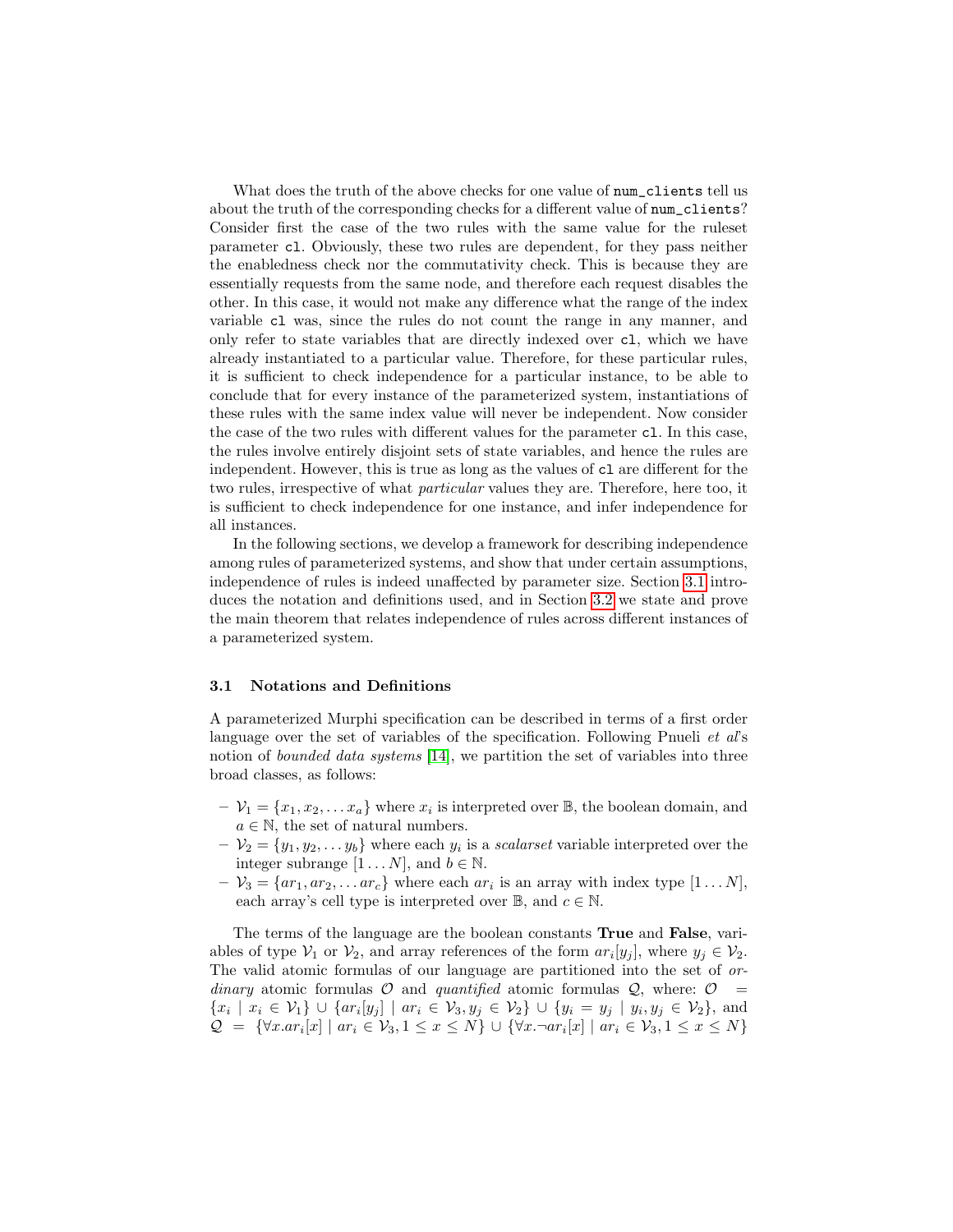$\cup \{\exists x. ar_i[x] \mid ar_i \in V_3, 1 \leq x \leq N\} \cup \{\exists x. \neg ar_i[x] \mid ar_i \in V_3, 1 \leq x \leq N\}.$  The set of formulas is then the standard extension of the atomic formulas using the boolean connectives  $\wedge$ ,  $\vee$  and  $\neg$ . We say that the set of all formulas over a set of variables  $V, \mathcal{L}(V)$  is the *language* of our logic.

A Murphi system description, which consists of a set of variable declarations, and a set of transitions (rules) defined as guard/action pairs, can be mapped into our first order language by mapping the variable definitions to the variables of the language, mapping guards to formulas of the language, and mapping actions as sets of substitutions of variables by terms or formulas<sup>[6](#page-8-1)</sup> of the language. For a complete description of the allowed substitutions, and the corresponding Murphi constructs, see [\[3\]](#page-16-8). A state of a Murphi system can thus be seen as an interpretation of the variables of the logic. We denote the set of all states of a system as S, and, in particular, the set of all states of a *parameterized* system with parameter N as  $S(N)$ .

In bounded data systems, both states (interpretations) and the satisfaction of formulas, are symmetric with respect to any permutation of the indices [\[14\]](#page-16-7). This is enforced in Murphi syntax by declaring the parameter range to be a scalarset type.

#### <span id="page-8-0"></span>3.2 The Carry Over Theorem

We now show that in the above setting, we can compute the dependence relation between transitions for all parameter sizes  $N > 1$ , by computing the relation for a small size, calculated as described below.

Enabledness: Given a pair of rules  $\langle g_1, a_1 \rangle$  and  $\langle g_2, a_2 \rangle$ , they satisfy the enabledness condition when:

<span id="page-8-2"></span>
$$
g_1(s) \land g_2(s) \Rightarrow g_1(a_2(s)) \land g_2(a_1(s))
$$
\n
$$
(3.1)
$$

is valid over  $S(N)$ , the set of all states (interpretations) s,  $g_1(s)$  denotes the evaluation of the formula  $g_1$ , given the interpretation s of the variables,  $a_1(s)$ (with a slight abuse of notation) denotes the application of the substitutions represented by  $a_1$  to the variables, followed by an evaluation of the resulting terms over the interpretation s. Similarly for  $g_2$  and  $a_2$ .

We would like to find a bound,  $\hat{N}$ , such that [3.1](#page-8-2) is valid over  $S(N)$  for all N,  $N > 1$  iff it is valid over  $S(N)$  for all  $N, 1 < N < \hat{N}$ . To arrive at such a bound, we proceed as follows: in formula [3.1,](#page-8-2) we push negations inside atomic formulas of type Q (ie, a formula  $\neg \forall i. a r_i[i]$  is converted into the equivalent formula  $\exists i. \neg ar_j[i]$ , and so on for every atomic formula of type Q). Let the cardinality of the set  $V_2$  be k, the number of existentially quantified atomic formulas of type  $\mathcal Q$  in a guard  $g_i$  be  $e_i$ , and the number of universally quantified atomic formulas of type  $\mathcal Q$  in  $g_i$  be  $u_i$ .

<span id="page-8-1"></span><sup>&</sup>lt;sup>6</sup> Since the variables in  $V_1$  and  $V_3$  are of boolean type, they can be assigned any valid formula of the language, because Murphi allows arbitrary boolean expressions as rvalues in assignments.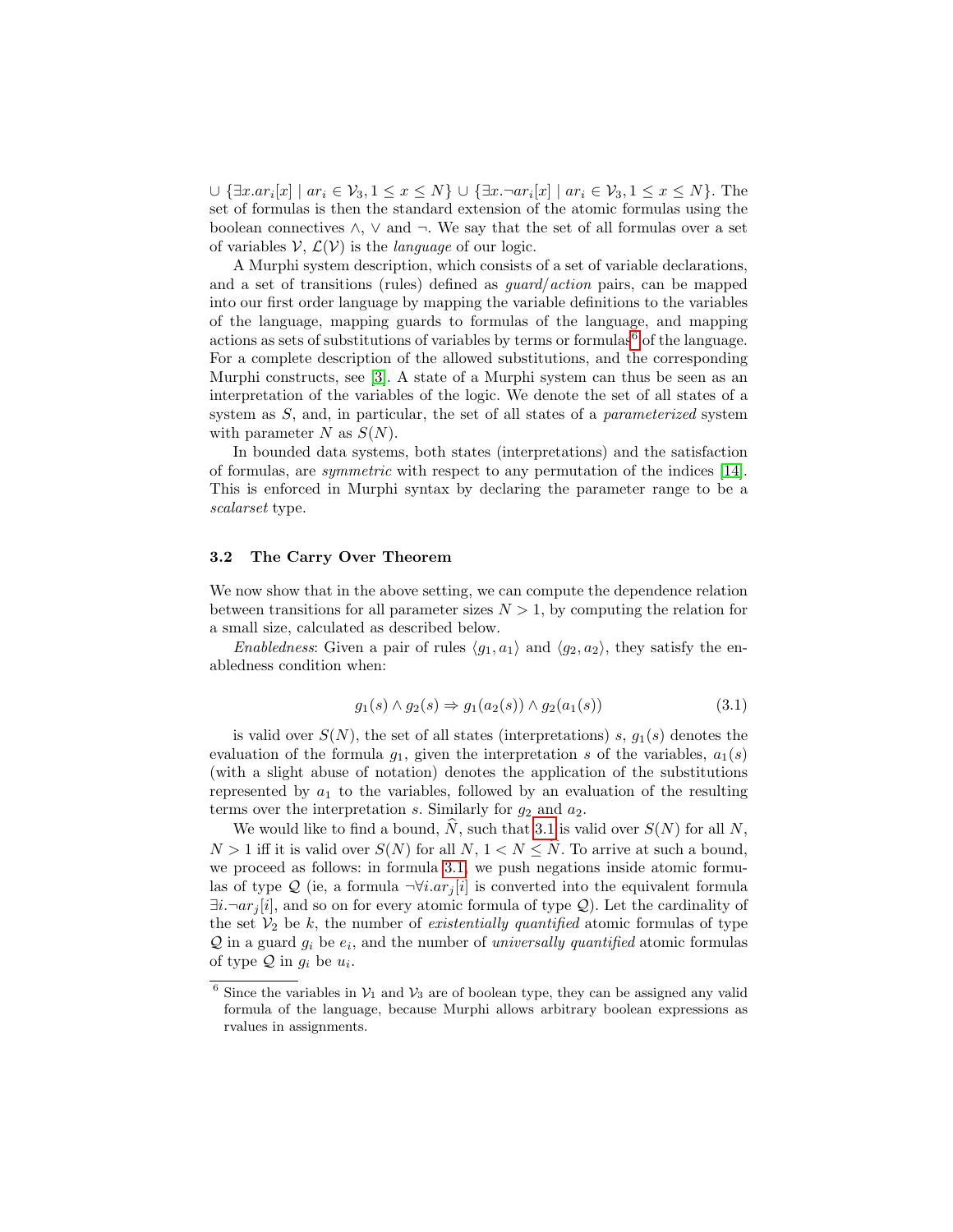**Theorem 1.** [3.1](#page-8-2) is valid over  $S(N)$  for all N,  $N > 1$  iff it is valid over  $S(N)$ for all N,  $1 < N \leq \hat{N}$ , where  $\hat{N} = b + 2(\max_{1 \leq i \leq 2} e_i + \max_{1 \leq i \leq 2} u_i)$ .

*Proof* (sketch)<sup>[7](#page-9-1)</sup>: To show this, it is sufficient to show that the negation of [3.1:](#page-8-2)

<span id="page-9-2"></span>
$$
g_1(s) \wedge g_2(s) \wedge (\neg g_1(a_2(s)) \vee \neg g_2(a_1(s))) \tag{3.2}
$$

is satisfiable for  $N > \hat{N}$  iff it is satisfiable for some  $N, 1 < N < \hat{N}$ . To show this, moreover, it is sufficient to show that if [3.2](#page-9-2) is satisfiable over  $S(N)$ , for  $N > \hat{N}$ , it is satisfiable over  $S(\hat{N})$ .

By counting the number of existentially quantified atomic formulas of the forms  $\exists x . a r_i[x]$  or  $\exists x . negar_i[x]$  in [3.2,](#page-9-2) which can be equivalently written as  $ar_i[p]$  and  $\neg ar_i[q]$  respectively, where p and q are fresh variables of type  $\mathcal{V}_2$ , we can show that the total number of variables of type  $\mathcal{V}_2$  is bounded by N. Thus, given an interpretation s over  $S(N)$  that satisfies [3.2,](#page-9-2) it can assign at most  $\alpha \leq \hat{N}$  different values to these variables. Without loss of generality, assume that these values are  $v_1 < v_2 < \cdots < v_\alpha$ . Since the system is symmetric, there is a permutation over the indices [1..N] that maps  $v_k$  to k, for every  $k \in 1..\alpha$ . Let  $\tilde{s}$ be the state derived from s by applying this permutation-induced transformation to the set of variables above. Clearly,  $\tilde{s}$  is also an interpretation that satisfies [3.2.](#page-9-2) To construct the interpretation  $\hat{s} \in \hat{N}$  that satisfies [3.2,](#page-9-2) we let  $\tilde{s}$  and  $\hat{s}$  agree on the interpretation of the variables in  $V_1$  and  $V_2$ . For the remaining variables  $ar_1, ar_2, \ldots ar_c$ , we let  $\tilde{s}$  and  $\hat{s}$  agree on the values of all  $ar_i[k]$ , for  $k \leq \alpha$ . After replacing existentials by new variables, the formula [3.2](#page-9-2) is a formula over the variables in  $V_1$  and  $V_2$ , and universally (over the parameter size) quantified expressions over  $V_3$ . Since  $\tilde{s}$  and  $\hat{s}$  agree on the interpretation of all of the above,  $\hat{s}$  satisfies [3.2](#page-9-2) over  $S(\widehat{N})$ . By similar reasoning, we can also compute bounds on the commutativity condition. Taken together, these provide an overall bound on the size of the system for which independence checks need to be performed for partial order reduction.

# <span id="page-9-0"></span>4 Transaction-based priorities for Ample Set Construction

For many of the kinds of systems that are typically described using the rulebased paradigm (e.g., protocols of various types), it is often the case that the system proceeds along fairly sequential paths called transactions. For example, consider a typical directory-based cache coherence protocol. Most activities in such protocols begin with the cache controller making a request for a line. This request travels to the directory controller which typically evicts other caches from the sharing group by sending invalidations. Thereafter, the directory controller sends the line back to the requesting node. Modeled in Murphi, we can

<span id="page-9-1"></span> $\frac{7}{7}$  The proof is very similar to, and follows closely, the proof of Claim 3 in [\[14,](#page-16-7) Section] 4]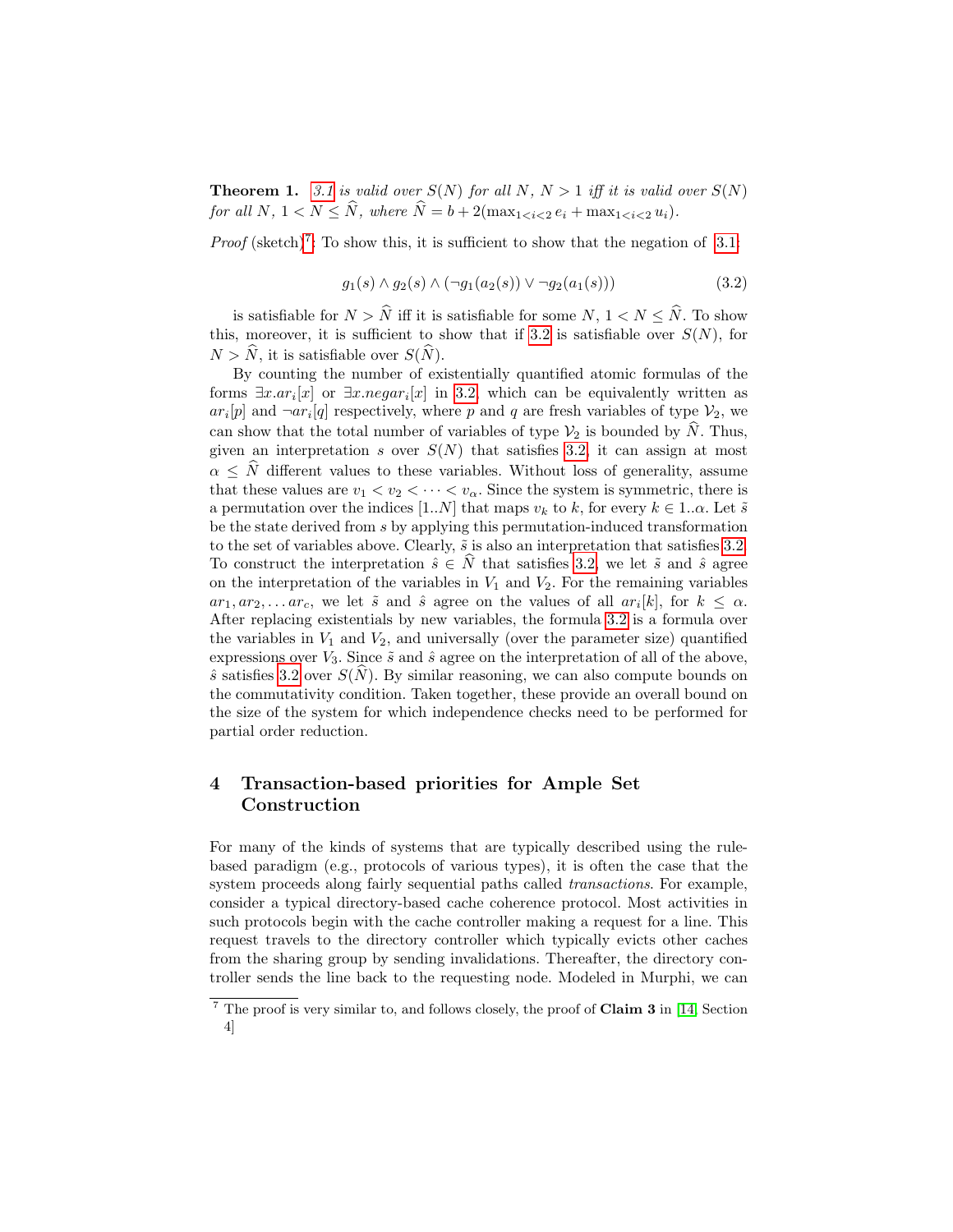say that (i) this whole activity consists of a *transaction* (refer to  $[13]$  for somewhat related notions of a transaction), (ii) there are Murphi rules that begin a transaction, there are rules that are somewhere in the "middle" of transactions (e.g., invalidation rules), and finally there are rules that end transactions. One can often obtain the situation of a rule—whether it is at the beginning, middle, or end of a transaction—through concrete execution on small instances of the protocol. Most designers also clearly know the situation of rules. In any case, we weigh each rule as follows: (i) rules that begin transactions are weighed "low," (ii) the rules that end transactions are weighed "high," (iii) rules that are in the middle of transactions are weighed "medium." We need not be exact in how we assign numeric values to "low, medium, and high." Users can be completely wrong in these weight assignments—the only consequence being poorer ample sets but never incorrect execution.

### <span id="page-10-0"></span>5 Strengthening guards

It is often the case that a pair of rules is independent at all reachable states, but dependent at some unreachable state(s). Our current analysis marks such rules dependent, since it starts from an entirely general symbolic state. To be able to use the independence of these rules during partial order reduction, a simple idea is to find potential strengthenings for guards, that don't change the enabledness of rules in reachable states, and extend the independence of rules to all states, both reachable and unreachable. This is useful while checking the C1 condition, since the fewer the dependent transitions, the smaller the likelihood of there being disabled transitions dependent on the ample set.

To actually discover these strengthenings requires a deep understanding of the protocol involved, and we discuss some intuitions in Section [6.](#page-11-0)

Once we have strengthened the guards of transitions, it is necessary to show that these strengthenings are sound, and do indeed preserve the semantics of the original transitions. We now show that it is sufficient to model check the strengthened system with a modified property, to be able to prove the soundness of the strengthenings.

Since Murphi transitions are guard action pairs  $(g_i, a_i)$ , strengthening the guards corresponds to adding predicates  $p_i$  to the guards of transitions  $t_i$ . Define the *strengthening operator*  $\Theta$  over transitions such that:

$$
\Theta(\langle g_i, a_i \rangle) = \begin{cases} \langle g_i \wedge p_i, a_i \rangle & \text{if } t_i \text{ is strengthened} \\ \langle g_i, a_i \rangle & \text{otherwise} \end{cases}
$$

We extend  $\Theta$  to apply to runs  $\sigma = \langle s_1, t_1, s_2, \ldots, s_k \rangle$  so that  $\Theta(\sigma)$  results in the sequence (not necessarily a run)  $\langle s_1, \Theta(t_1), s_2, \ldots, s_k \rangle$ . Let the original system be  $\mathcal{F}$ , and the modified system  $\mathcal{F}'$ . Note that both systems have the same set of states, and the same initial state predicate I. Assume that the property to be verified of the original system was P. We model check the new system with the property  $P \wedge Str$ , where:

$$
Str = (g_{i_1} \rightarrow p_{i_1}) \land (g_{i_2} \rightarrow p_{i_2}) \land \ldots \land (g_{i_k} \rightarrow p_{i_k})
$$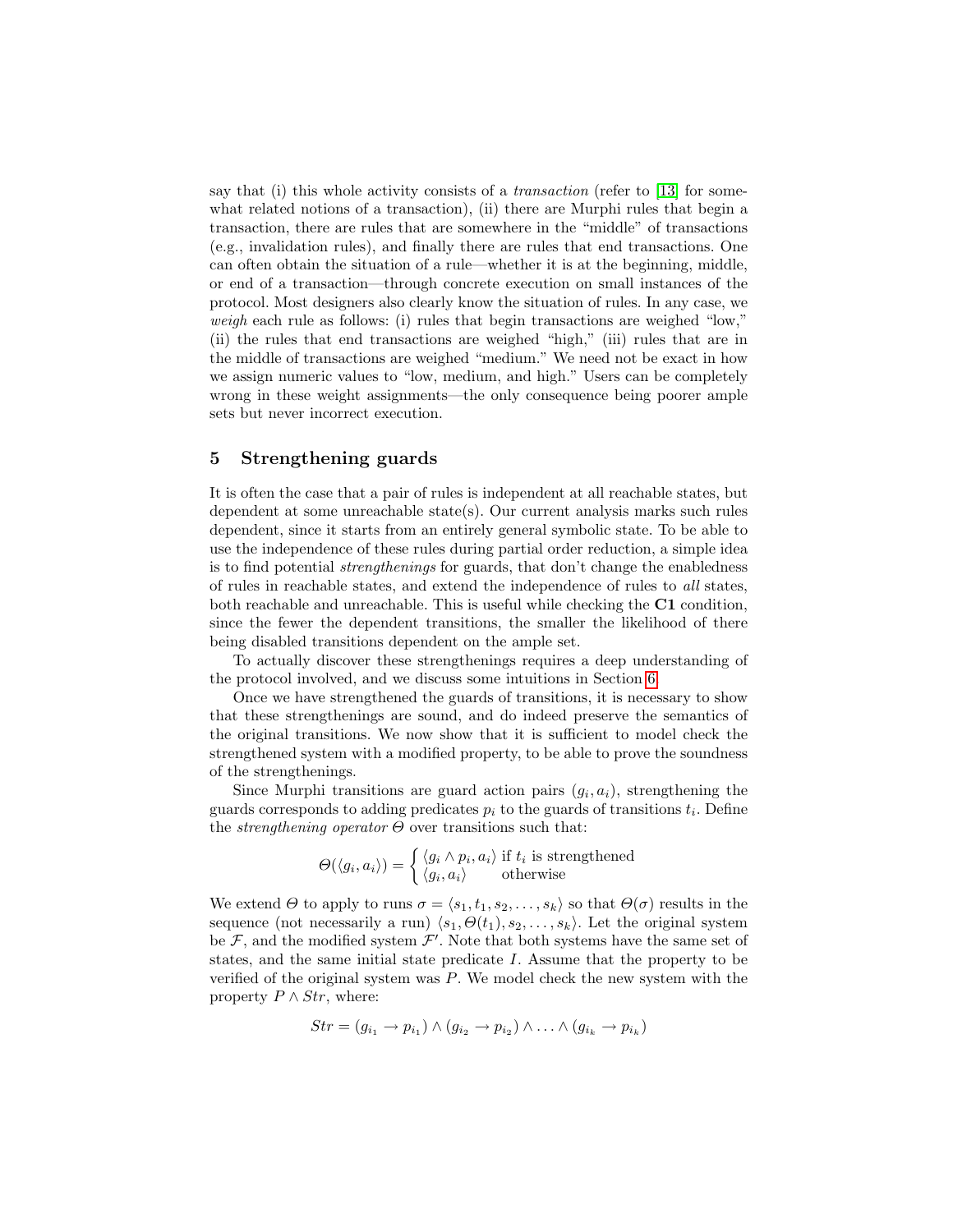$g_{i_1} \ldots g_{i_k}$  are the k guards of the original system that have been strengthened with the predicates  $p_{i_1} \dots p_{i_k}$ .

#### Theorem 2.

$$
\mathcal{F}' \models P \land Str \Rightarrow \mathcal{F} \models P
$$

Proof: By contradiction. Assume that the antecedent of the theorem is true, and assume that there is a run  $r = \langle s_1, t_1, s_2, t_2, \ldots, s_m \rangle$  of F that does not satisfy the property P. Without loss of generality, we assume that  $s_1, s_2, \ldots s_{m-1} \models P$ , and  $s_m \not\models P$ . If  $\Theta(r)$  is a run of  $\mathcal{F}', s_m \models P \wedge Str$ , which implies that  $s_m \models P$ , contradicting our assumption. Therefore, assume that  $\Theta(r)$  is not a run of  $\mathcal{F}'$ . Then, there is a  $t_k$ , such that  $\Theta(t_k)$  is not enabled at  $s_k$ , and  $\Theta(\langle s_1, t_1, s_2, \ldots s_k \rangle)$ is a run of  $\mathcal{F}'$ . Since r is a run of  $\mathcal{F}$ ,  $t_k$  is enabled at  $s_k$ .

Case 1:  $\Theta(t_k) = \langle g_k, a_k \rangle$ . In this case, since  $\Theta(t_k)$  is not enabled at  $s_k$ , this implies that  $s_p \not\models g_k$ . But we know that  $t_k$  is enabled at  $s_k$ . That is,  $s_k \models g_k$ , leading to a contradiction.

Case 2:  $\Theta(t_k) = \langle g_k \wedge p_k, a_k \rangle$ . In this case, we have  $s_k \not\models g_k \wedge p_k$ . However, we know that  $s_k \models g_k$ . Also, since  $\Theta(\langle s_1, t_1, s_2, \ldots s_k \rangle)$  is a run of  $\mathcal{F}', s_k \models P \wedge Str$ . That is,  $s_k \models g_k \rightarrow p_k$ . Therefore,  $s_k \models g_k \land p_k$ , leading to a contradiction.

Thus, in every case, we arrive at a contradiction, and hence, the theorem is true, and, by model checking the strengthened system for the property  $P \wedge Str$ , we can prove that the strengthenings of the guards are sound.

If the model check fails, on the other hand, we have to manually examine the error trail to determine which of the strengthenings does not hold, and rerun the model check after making the necessary changes.

## <span id="page-11-0"></span>6 Experimental Results, and Analysis

We have run POeM on a number of examples of different sizes, and Table [1](#page-12-0) shows our overall results on some mutual exclusion algorithms and a cache coher-ence protocol. The experiments in Table [1](#page-12-0) were performed with Murphi's symmetry reduction turned on, whenever scalar sets were employed. This is because symmetry and partial order reduction are a safe combination for safety property verification[\[8\]](#page-16-10). Guard strengthening and transaction-based weights were not employed in these examples, and are discussed later. In the table, the columns under "Unreduced" represent the number of states explored, and the time taken for the verification to complete, without any partial order reduction. The columns under "Static PO" represent the same figures for the case where a static, syntaxbased analysis was used to determine the independence relation (this was our initial prototype version of POeM before we moved on to the use of SAT for independence computation). The columns under "Symbolic PO" represent the figures for POeM. The final column, "Analysis Time", is the time taken by POeM's symbolic evaluation based module to compute the independence relation. As can be seen, POeM is most effective on large examples, where the overhead of performing the symbolic analysis, and computing an ample set at each state, is outweighed by the savings that result from a far fewer number of states being explored.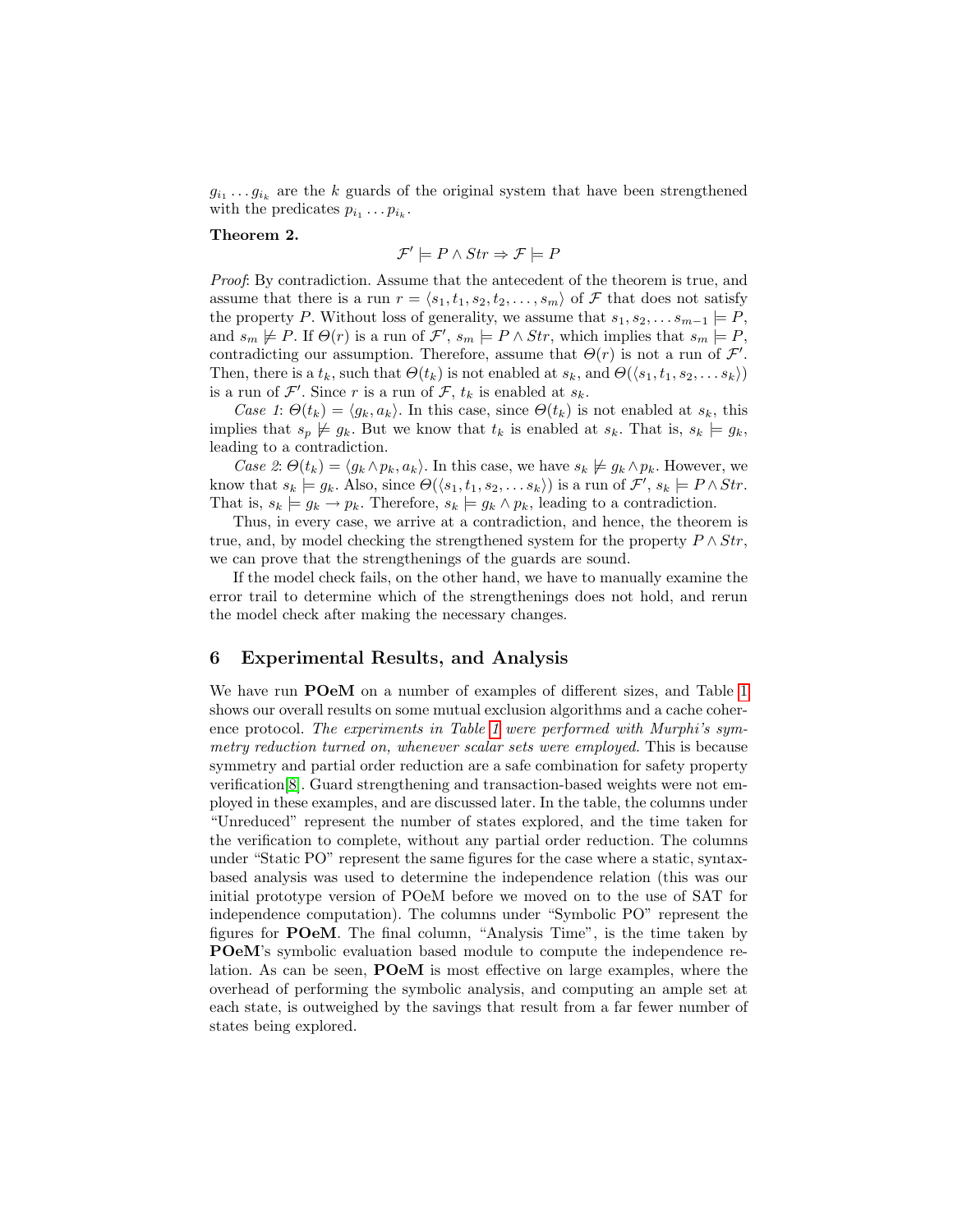| Example                   | Unreduced |         | <b>Static PO</b> |         |               | Symbolic PO Analysis |       |
|---------------------------|-----------|---------|------------------|---------|---------------|----------------------|-------|
|                           | States    | Time    | States           | Time    | <b>States</b> | Time                 | Time  |
| Bakery                    | 157       | 0.1     | 157              | 0.1     | 119           | 0.1                  | 8.9   |
| Burns                     | 82010     | 1.83    | 82010            | 3.65    | 69815         | 11.67                | 52.9  |
| Dekker                    | 100       | 0.13    | 100              | 0.13    | 90            | 0.13                 | 11.6  |
| Dijkstra6                 | 11664     | 0.57    | 11664            | 0.88    | 4900          | 1.17                 | 17.9  |
| Dijkstra8                 | 139968    | 4.32    | 139968           | 8.81    | 33286         | 8.98                 | $0^8$ |
| Dijkstra10                | >1.5M     | >1000.0 | >1.5M            | >1000.0 | 202248        | 82.6                 |       |
| DP6                       | 1152      | 0.32    | 1152             | 0.36    | 90            | 0.31                 | 0     |
| DP10                      | 125952    | 7.44    | 125952           | 7.86    | 823           | 0.48                 | 0     |
| DP14                      | >1.0M     | > 800.0 | >1.0M            | > 800.0 | 7395          | 2.6                  | 0     |
| Peterson2                 | 26        | 0.15    | 26               | 0.15    | 24            | 0.15                 | 4.6   |
| Peterson4                 | 22281     | 0.3     | 22281            | 0.53    | 14721         | 0.58                 |       |
| German <sub>6</sub>       | 7378      | 1.31    | 7378             | 1.36    | 2542          | 0.83                 | 32.4  |
| German <sub>8</sub>       | 42717     | 14.6    | 42717            | 15.23   | 10827         | 4.6                  |       |
| $\operatorname{German10}$ | 193790    | 127.24  | 193790           | 131.83  | 36606         | 24.91                |       |
| $\rm Leader1$             | 683       | 0.32    | 683              | 0.36    | 21            | 0.10                 | 8.5   |
| Leader2                   | 12651     | 0.20    | 12651            | 0.33    | 12651         | 0.33                 | 4.6   |

<span id="page-12-0"></span>Table 1. Performance of partial order reduction algorithm

Assessing Guard Strengthenings: We experimented with guard strengthenings on the German protocol, as well as the FLASH cache coherence protocol, and these results are now discussed. The German cache coherence protocol is a directorybased protocol for maintaining coherence among shared memory multiprocessors, proposed by Steven German [\[9\]](#page-16-11) The Murphi description of the protocol only models a single address/cache line, and a parameterized number of processors.

Our technique for generating predicates to strengthen guards is to first run POeM directly on the protocol, and analyze the resulting dependency matrix. For pairs of rules that **POeM** marks dependent, we examine the test(s) that failed (enabledness, dependency, or both), and try to reason about predicates that, if added, would make the rules independent, without violating the properties we wish the protocol to hold. If we are able to come up with such predicates, we add them to the guard, and add the corresponding implication predicate to the invariant to be proved.

Run directly on the German protocol, POeM concludes that the rule "home sends invalidate message" is dependent on the rule "home sends reply to client - exclusive".

The guards for the two rules are:

```
rule "home sends invalidate message"
    (home_current_command = req_shared & home_exclusive_granted
     | home_current_command = req_exclusive)
```
<span id="page-12-1"></span><sup>8</sup> 0 indicates that the Carry Over Theorem of Section [3.2](#page-8-0) was used.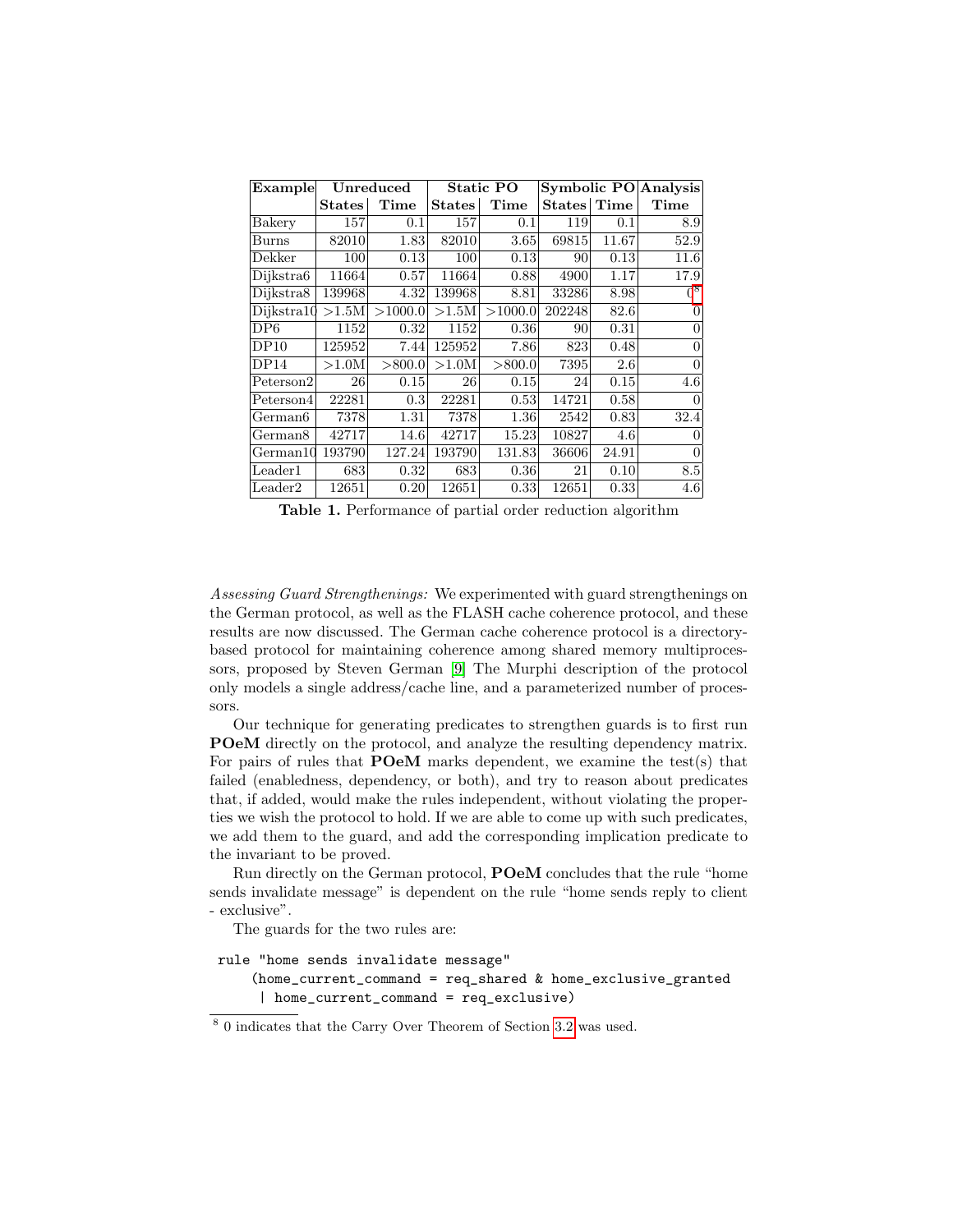```
& home_invalidate_list[cl]
    & channel2_4[cl] = empty ==>
rule "home sends reply to client -- exclusive"
   home_current_command = req_exclusive
    & client_requests[home_current_client]
    & forall i: client do home_sharer_list[i] = false endforall
    & channel2_4[home_current_client] = empty ==
```
It is evident that the two rules ought never to be enabled together, and therefore, marked independent. However, it is not apparent what predicate is to be added to enforce this. It is clear from the existing guards that, if the rules are to be simultaneously enabled, home\_current\_command = req\_exclusive must be true. Looking at the rule "home picks new request", which sets this variable, leads to the realization that, in the case of a request for exclusive access, the home node copies the home\_sharer\_list to the home\_invalidate\_list. The protocol then clears an entry in the invalidate list once it sends out the invalidate message to that client, and clears the entry in the sharer list once the client has sent the acknowledgment to the invalidate. This means that, at the time the home node sends out an invalidate message to a client, that client must be on the sharer and invalidate lists. Therefore, we can add the predicate home\_sharer\_list[cl] to the guard for the rule "home sends invalidate message":

```
rule "home sends invalidate message"
    (home_current_command = req_shared & home_exclusive_granted
     | home_current_command = req_exclusive)
    & home_invalidate_list[cl]
    & channel2_4[cl] = empty
    & home_sharer_list[cl] ==>
```
Similar reasoning is used to strengthen the guards of other pairs of rules that we determine to have been falsely marked dependent by **POeM**, resulting in the final strengthened version in the appendix.

As is evident, the ability to effectively strengthen the guards of a given protocol depends on a good understanding of the workings of the protocol, which we possess for the German protocol. From a practical perspective, however, industrial design groups possess a deep understanding of their protocols, and we have reasons to believe that designers will, when presented with *false* entries in the independence matrix, be able to identify guard strengthenings as discussed above. Our results on the FLASH coherence protocol further demonstrate the effectiveness of this approach, yielding over 60% reduction for 4 nodes, although, with over 30 rules, and many auxiliary variables, it is a much more complex protocol and guard strengthenings were only performed for the most obvious cases.

Table [2](#page-14-0) shows the results of running the protocols with and without strengthened guards.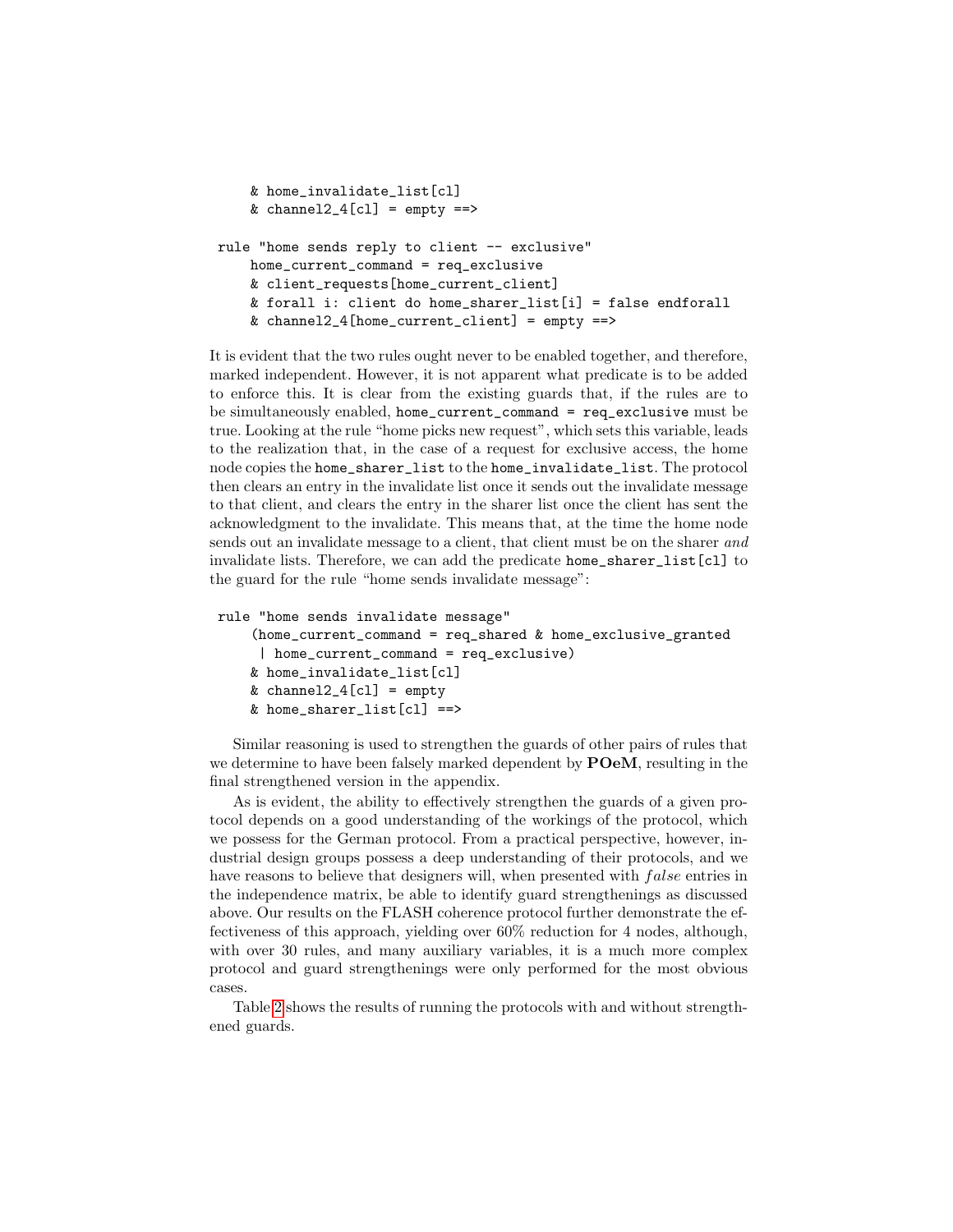| Example   Without Strengthening |               |      |             | With Strengthening |                                                 |           |               |       |
|---------------------------------|---------------|------|-------------|--------------------|-------------------------------------------------|-----------|---------------|-------|
|                                 | Unreduced     |      | $\bf{Po}$ M |                    | Unreduced                                       |           | $\bf P O e M$ |       |
|                                 |               |      |             |                    | States Time States Time States Time States Time |           |               |       |
| German <sub>6</sub>             | 13270         | 2.68 | 4485        | 1.29               |                                                 | 7378 1.42 | 2542          | 0.74  |
| German <sub>8</sub>             | 81413         |      |             |                    | 30.28 20104 8.87 42717 14.5 10827               |           |               | 4.56  |
| $\sqrt{\text{German10}}$        | 378236 260.96 |      | 69613       |                    | 49.04 193790                                    | 126.6     | 36606         | 24.72 |
| FLASH                           | 6336          | 0.78 | 6336        | 1.46               | 2888                                            | 0.46      | 2146          | 0.64  |

<span id="page-14-0"></span>Table 2. Advantages of Guard Strengthening

Assessing Transaction-based Priorities: The next set of experiments run on the German protocol were aimed at testing the significance of user-defined priorities for rules, over the automatically computed priorities, which are based on the number of variable references. Table [3](#page-14-1) shows the comparison between the two methods of assigning priorities to rules. Lower weights translate into a higher priority for the rule to be picked as the seed transition.

| Ex             | Without Strengthening |       |                                                                         |       | With Strengthening  |      |                     |       |  |
|----------------|-----------------------|-------|-------------------------------------------------------------------------|-------|---------------------|------|---------------------|-------|--|
|                |                       |       | User defined wts Varcount based wts User defined wts Varcount based wts |       |                     |      |                     |       |  |
|                | States                | Time  | $ \mathrm{States} $                                                     | Time  | $ \mathrm{States} $ | Time | $ \mathrm{States} $ | Time  |  |
| G <sub>6</sub> | 2521                  | 0.66  | 4485                                                                    | 1.29  | 1166                | 0.36 | 2542                | 0.74  |  |
| G8             | 8098                  | 2.75  | 20104                                                                   | 8.87  | 2851                | 0.94 | 10827               | 4.56  |  |
| $ G10\rangle$  | 20968                 | 10.52 | 69613                                                                   | 49.04 | 5890                | 2.57 | 36606               | 24.72 |  |

<span id="page-14-1"></span>Table 3. Transaction-based priorities vs. Variable reference based priorities.  $(G=German.)$ 

The user defined priorities were assigned in such a fashion as to give higher priority to rules that complete transactions, the transactions in this case being the requests for exclusive or shared access to a line. Rules that represent the intermediate steps of a transaction were given medium priority, and rules that represent the start of a transaction were given the lowest priority.

In the case of the German protocol, user-defined priorities gave a distinct performance boost to POeM, resulting in upto an 80% reduction over the already reduced state space explored by POeM using the regular variable reference count based priorities. This confirms our intuitions that user-defined priorities are a good way to select the seed transition around which to form ample sets.

Recently [\[5\]](#page-16-12), we have built an experimental variant of Murphi that records the sequence of rules fired with respect to user-identified request rules and completion rules. From this experimental version of Murphi, we observe that rule weights can be computed with reasonable accuracy based on concrete executions of small instances of the protocol.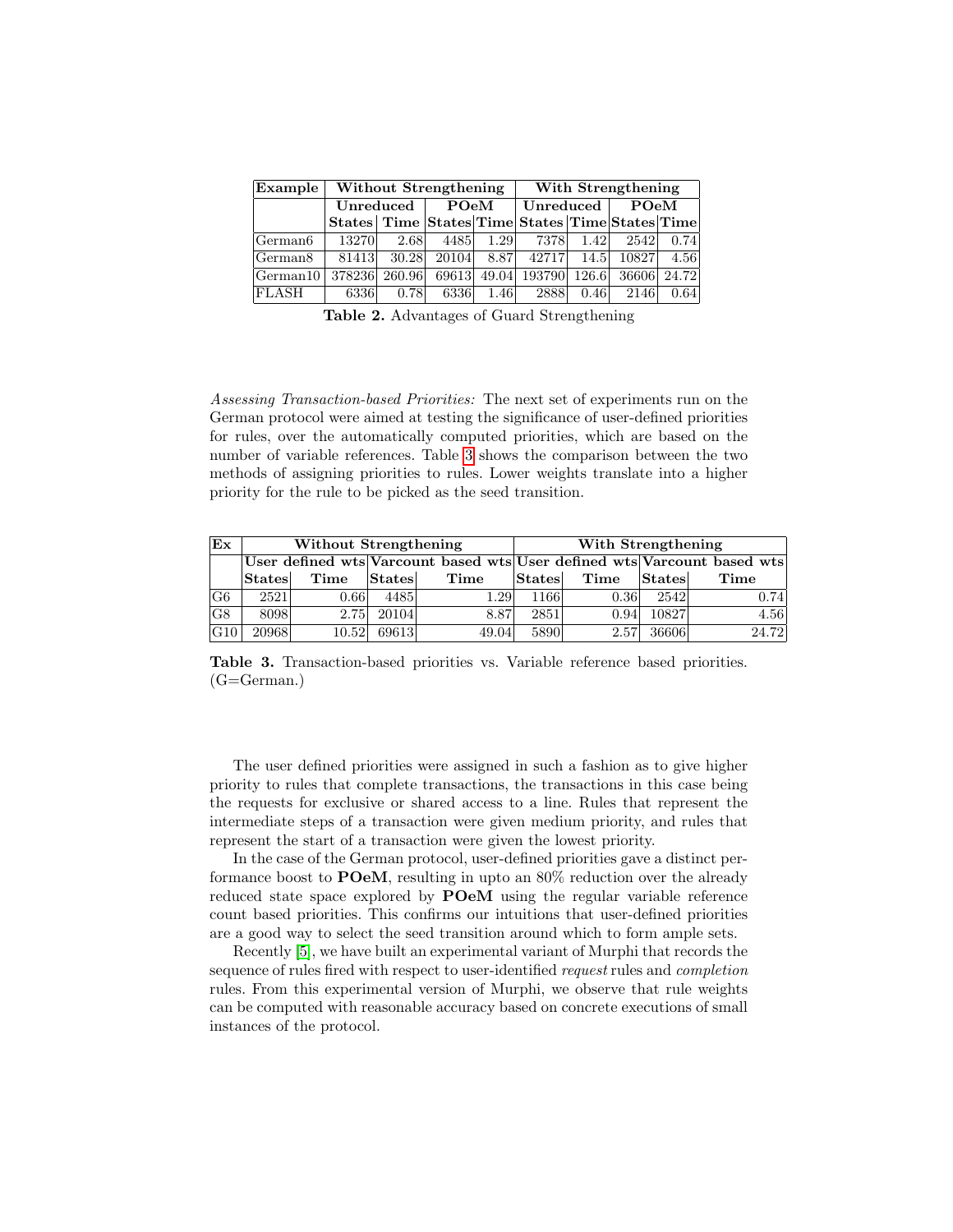#### 6.1 Protocols that yield low reductions with POeM

Our partial order reduction algorithm yields large reductions on many complex protocols, but also fails to yield significant reductions on some others. An example in Table [1](#page-12-0) is the leader election protocol from [\[6\]](#page-16-4)(Leader2). This example is of a network of nodes in a ring topology running an algorithm to determine the node with the largest id. The algorithm involves exchanging messages through buffers, and POeM's independence computation, relying on the primary and alternate checks, concludes that all the message-passing transitions of each node are dependent on those of all of the other nodes, although each node's transitions only depend on its *neighbor's* transitions (since neighboring nodes read and write a common message buffer). This indicates that rule-based systems might benefit from making buffers/queues first-class data structures in their language, allowing partial order reduction algorithms to take advantage of the orchestrated fashion in which these buffers operate. On the other hand, POeM is very successful on the other leader election example studied (Leader1), since that example employs a single-cell buffer, and thus forces the nodes to proceed in lock-step fashion. This also makes the case that the specification style can often influence the amount of reduction achievable.

# <span id="page-15-1"></span>7 Conclusions and Future Directions

In this paper, we have described in detail a number of heuristics and techniques to further improve the efficiency of partial order reduction algorithms for rule-based systems, and demonstrated the advantages of our heuristics over conventional, static analysis based partial order reduction algorithms for these types of systems.

An interesting experiment to perform might be to replace our SAT-based backend with a more powerful solver such as CVC [\[15\]](#page-16-13), which combines decision procedures for fragments of arithmetic and so on. It might also be possible to automatically generate candidate predicates to strengthen guards, based on the satisfying assignment returned by the SAT solver/decision procedure, in case two rules are found to be dependent.

#### APPENDIX

### <span id="page-15-0"></span>A Sufficient conditions for Ample Set Construction

Adapted from [\[6,](#page-16-4) Chapter 10], the sufficient conditions C0-C3 for constructing valid ample sets are:

- $-$  C0 :  $\forall s \in S$ : ample $(s) = \phi \Leftrightarrow$  enabled $(s) = \phi$ . An ample set is empty if and only if there are no enabled transitions.
- $-$  C1:  $\forall s \in S : \forall t_1, t_2 \in T : t_1 \in \text{ample}(s) \land t_2 \notin \text{ample}(s) \land \text{dep}(t_1, t_2) \Rightarrow$  $\forall p \in \mathcal{P}_{s} : \exists t_3 \in \text{ample}(s) : \text{before}(p, t_3, t_2)$  Along every path in the full